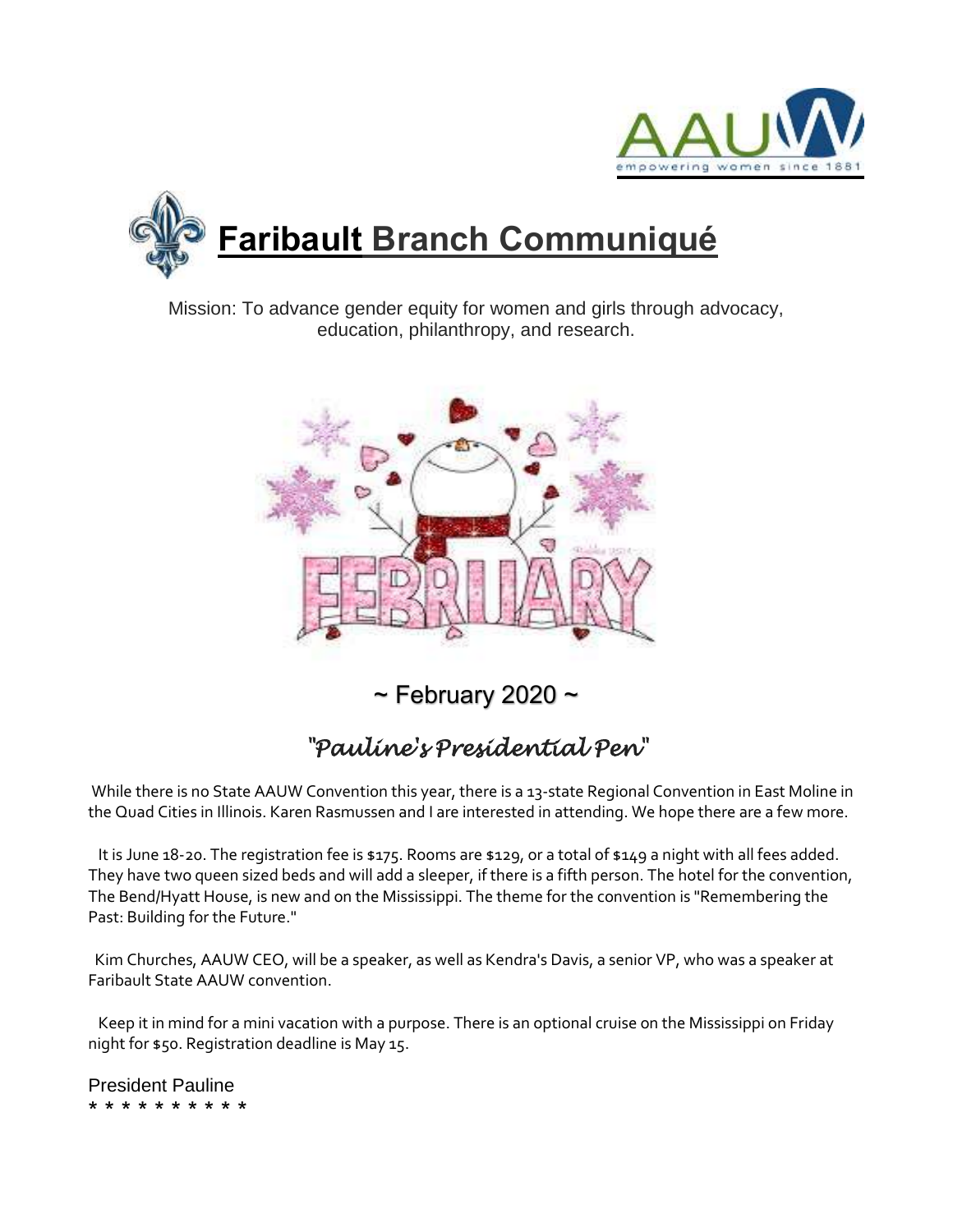## **February Meeting**



# *Monday, February 24 Rice County Historical Society* 6:15 PM Business meeting Important Discussion item*: May book sale!*

*7:00 PM Program:* Diversity

Half a year ago I asked Claudia Garcia if she would speak to our local AAUW about diversity, her life and her work in Faribault at the Diversity Coalition. She agreed and said she looked forward to meeting with such an open-minded group as AAUW. Since then she has been appointed one of two directors of the organization with additional responsibilities

Claudia has an interesting background. She was born in the USA and grew up in Faribault and graduated from Mankato State. Her mother has had many difficulties; she was pregnant with Claudia when she made her way across the Mexican border.

Join us on Feb.24 to learn more and ask questions.

Diversity Vice President Diane Hagen



**Membership** 

**February is the month of" Friendship" so if you need an idea for a dear friend or family Thereally to the monthly constructing the agreement of a year included the monthly consider giving a great gift of a year membership to our Faribault AAUW Branch.**

What better way to encourage more women to have positive experiences while working for "equity for women"? The **membership for a new member is a special amount of only \$43.50.** If you **sign someone up after March 16 - the membership will last for 2020-2021**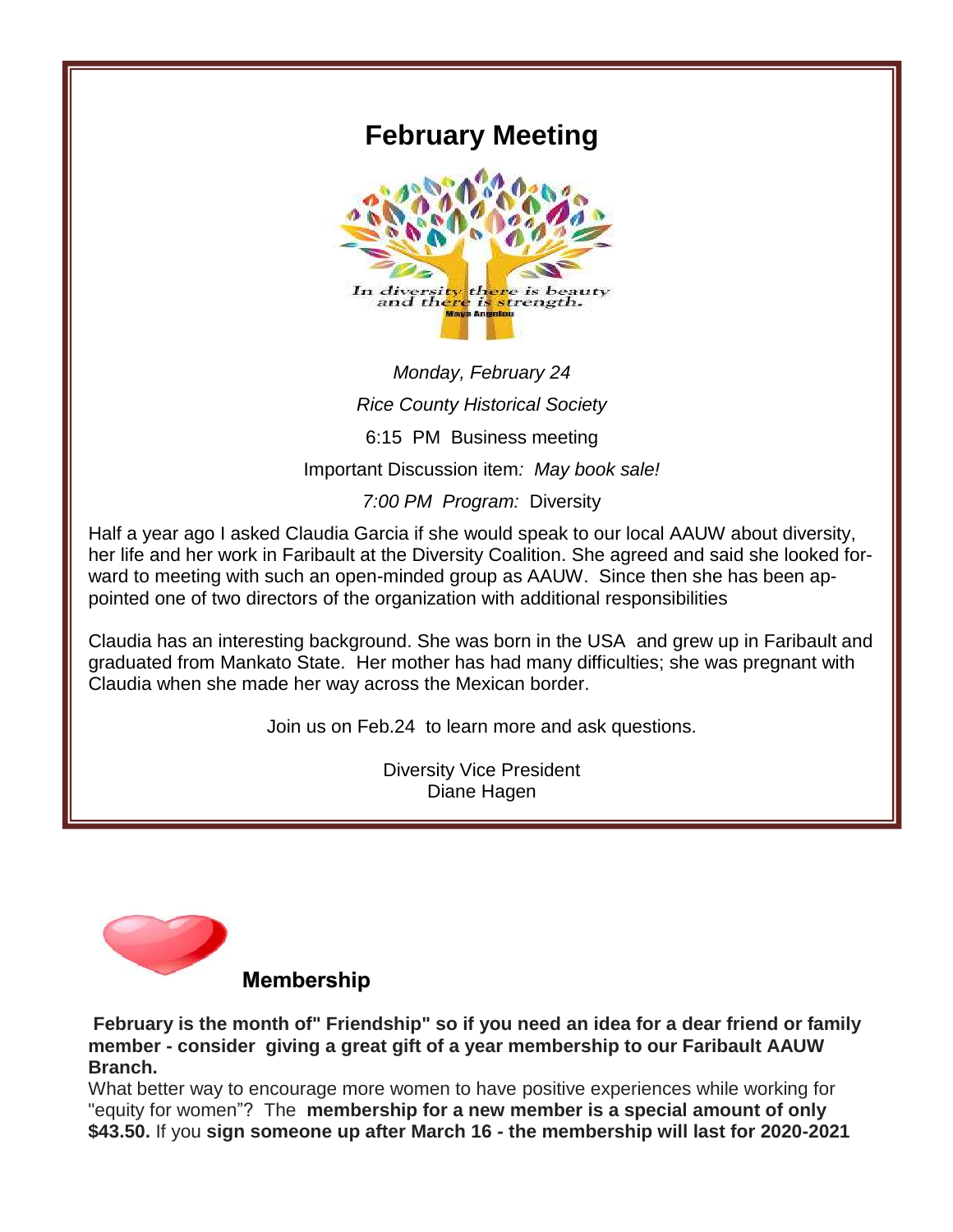**year. What a bargain** to gain knowledge on women's' issues, enjoy entertaining projects, make new friendships and help establish scholarships for women. Thank You:)

**For information on memberships contact:**

Faribault AAUW Branch - Membership Vice Presidents: Kathy Larson or Kathryn Speulda

Kathy Larson [kathyhilgerslarson@gmail.com](mailto:kathyhilgerslarson@gmail.com) (1-507-332-2525) Kathryn Speulda [kspeulda@yahoo.com](mailto:kspeulda@yahoo.com) (i-507-838-0789) \* \* \* \* \* \* \* \* \*



**Treasurer's Report**

No big news this month. Our financial balances have changed very little: savings \$7.539.40, checking \$423.11. We are planning a short winter escape in late February, but will be sharing the snow and chill most of the rest of the time with our fellow Minnesotans. Stay warm!

Julie Olson, Treasurer \* \* \* \* \* \* \* \* \* \*



**BOOK CLUB NEWS** 

We met in the afternoon on a cold January day to discuss *1918* by Curt Brown. Several of the group had a personal connection to the flu epidemic which took more lives than WWI. Most of us had been unaware of the devastation caused by the fires in northeastern Minnesota.

We decided to meet a bit earlier next month. The group will meet at 4:30pm on Tuesday, February 18 at Perkins. February's book is *Unsheltered* by Barbara Kingsolver.

Barb Dubbels \* \* \* \* \* \* \* \* \*

### **January Social Saturday**

On our January 18, "Social Saturday", about 11 women gathered at Glass Garden Beads to make some lovely bracelets. Apparently, they were camera shy, as there are no pictures of the group only picture of bracelets.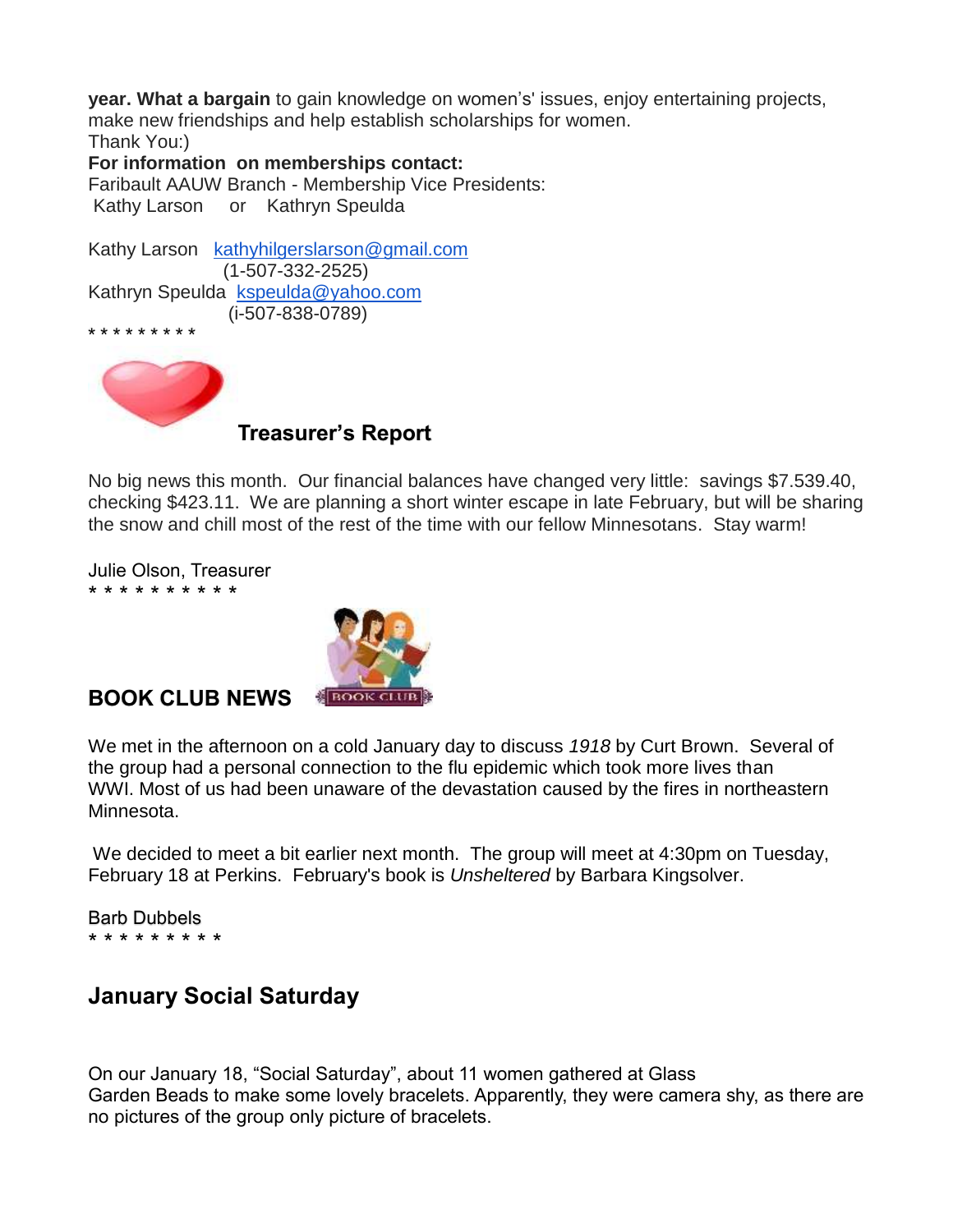

These smiling ladies are proudly displaying their finished snowmen pictures at the Upper Eastside .



After a busy afternoon of beading and painting the ladies regrouped at the Gran Plaza for a January meeting and dinner .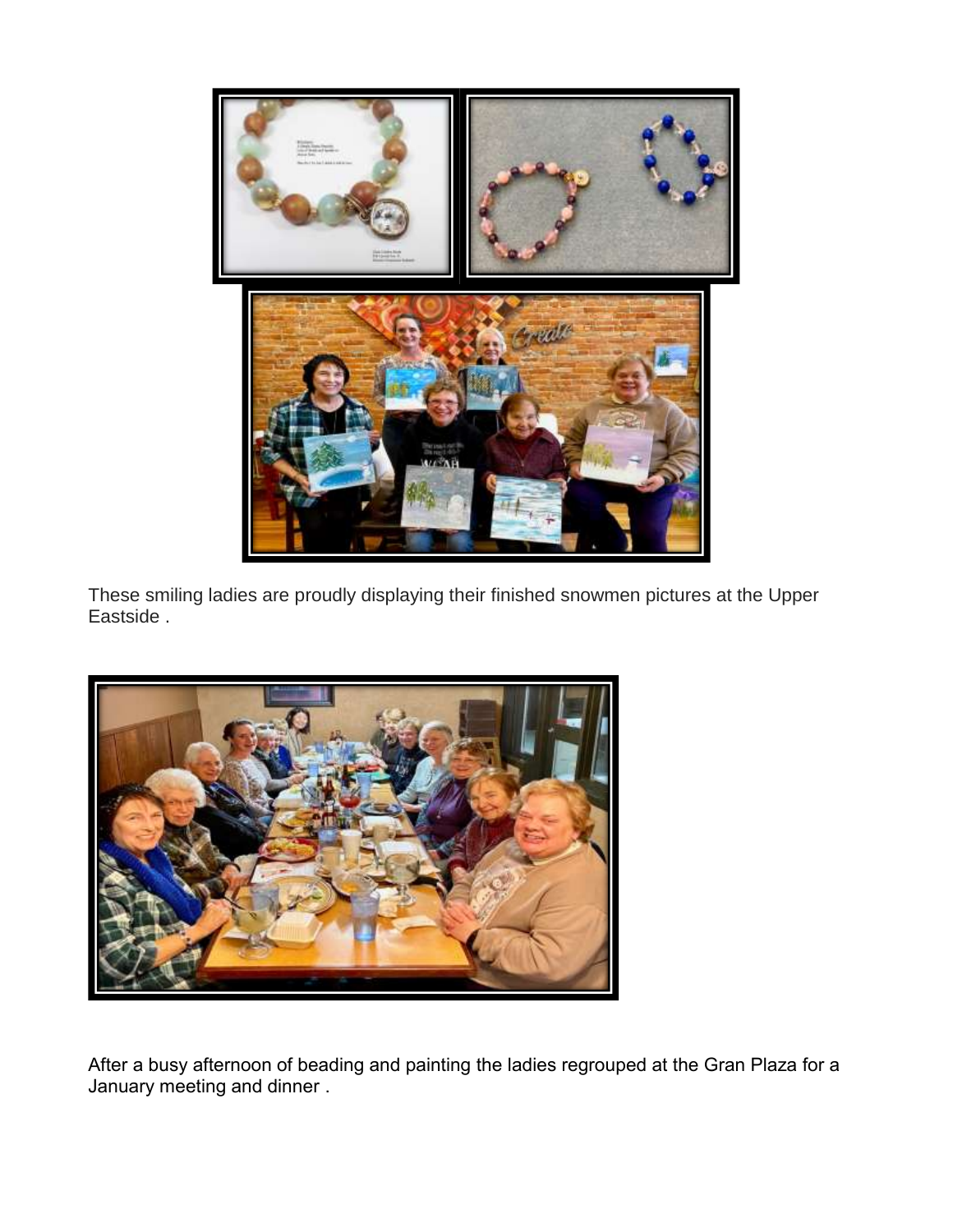

Here is a picture taken recently at the Cancun Grill to honor members who have birthdays in January, February and March. Birthday gals celebrating that night were Gloria Carter (Feb. 1) and JoEllen Schulz (Jan. 20). Noting the two "out to eat" pictures, our members seem to have a penchant for margaritas and Mexican food.

A Saturday morning coffee at Crack of Dawn was held just before the newsletter came out. People continue to enjoy these social outings, where they have the opportunity to become better acquainted with each other.

Thanks, Sue Olson \* \* \* \* \* \* \* \* \* \*



#### **Secretary's Report**

AAUW Branch Meeting January 18, 2020 Gran Plaza

After President Pauline Schreiber praised 14 brave women for coming to the meeting on a very cold night, and after a toast all around, the meeting was called to order at the Gran Plaza for supper. Pat Rice moved to approve the minutes of the last meeting seconded by Liz Hartman.

Kathy Speulda, Coordinator of the Women in History Month, has scheduled a meeting at 11:30 on January 23 at Bernies to discuss topics. Anyone interested can attend. A social hour this month will be held at the Crack of Dawn Saturday January 25 at 9:00. Those wishing to go to meditation can meet at First English at 10:00.